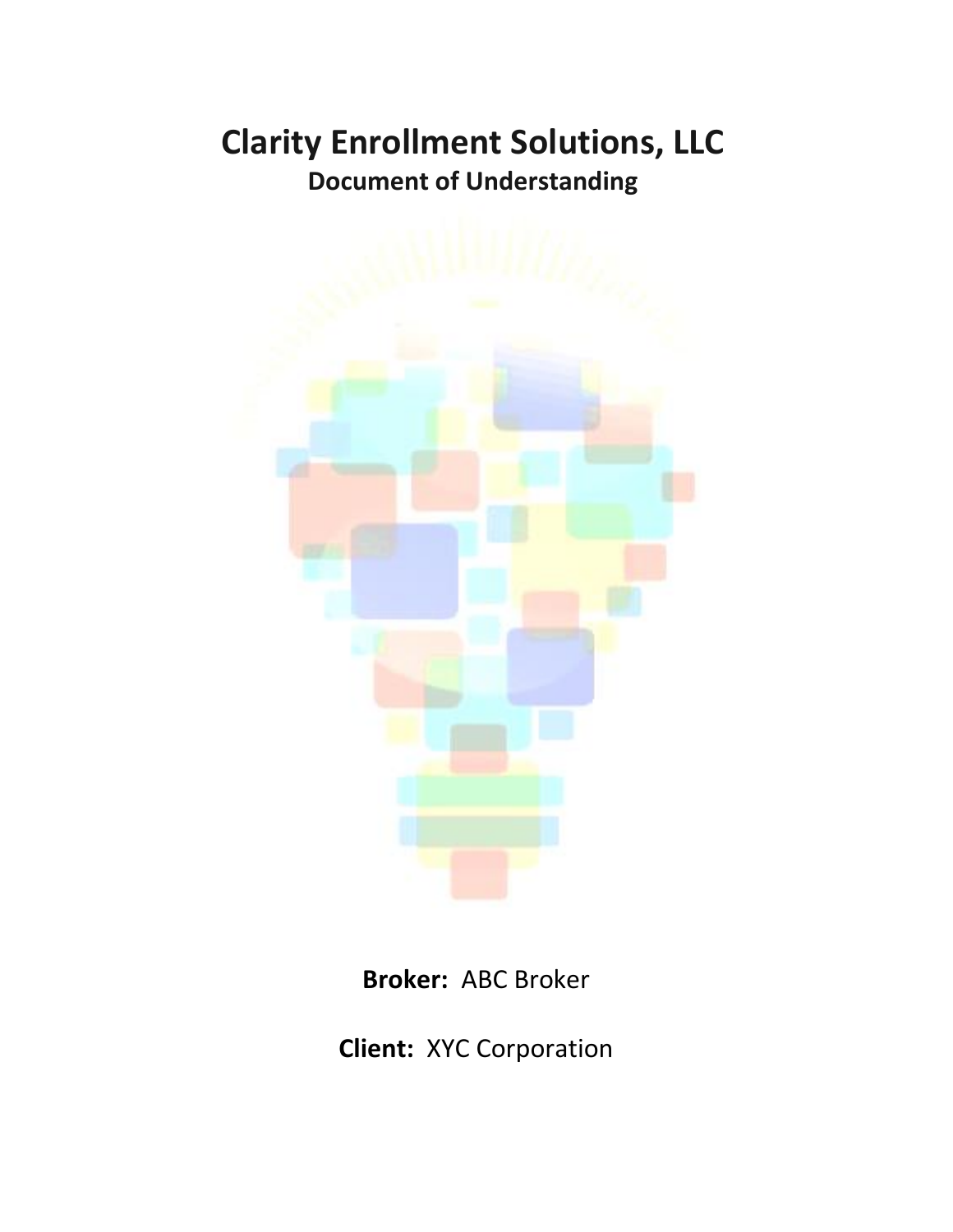

A successful enrollment requires a partnership between Clarity Enrollment Solutions, the broker and employer. Clarity is dedicated to working with all parties to achieve the desired results of the upcoming enrollment.

| Employer XYZ Corporation                   | (referred to as employer in this agreement) |
|--------------------------------------------|---------------------------------------------|
| 123 Test Street, Test, MN 55555<br>Address |                                             |
| Brokerage Firm ABC Broker                  | (referred to as broker in this agreement)   |

## **Method of Enrollment**

Clarity Enrollment Solutions will conduct **telephonic enrollment and one-on-one benefit communication** with all eligible employees. The enrollment will be scheduled from  $9/1/2015$  and will end on  $9/10/2015$ .

The purpose of the enrollment will be to communicate and/or enroll each of the following benefits or services:

| <b>Benefit / Services</b>                            | Communicate / Enroll |
|------------------------------------------------------|----------------------|
| Enroll STD, LTD, Life, Accident and Critical Illness | <b>Enroll Online</b> |
| Collect Beneficiary Information for Basic & Vol Life | Capture Online       |
| <b>Collect Emergency Contact Information</b>         | Capture Online       |
| <b>Waivers</b>                                       | Capture Online       |
|                                                      |                      |

### **Pre-communication**

To aid in employee education and awareness, all parties have agreed to use the following communication:

- Announcement to be emailed to employer. Employer is responsible for electronic and print distribution.
- Benefit Summary with Enrollment Reminders Employer is responsible for distribution.
- Final Reminder Employer is responsible for distribution

### **Employer Responsibilities**

- Benefits enrollment on company time during designated dates (as outlined on enrollment timeline). Employer agrees that >85% of employees will be face-to-face with a Clarity Enrollment Counselor.
- Distribute pre-communication material related to the services offered by Clarity Enrollment Solutions.
- Deduct premiums for the products listed in this agreement. The employees may cancel their individual coverage at any time.
- Adhere to dates and terms outlined in the implementation timeline.
- Pay Voluntary Benefit premiums within 60 days of first bill received from Insurance Carrier